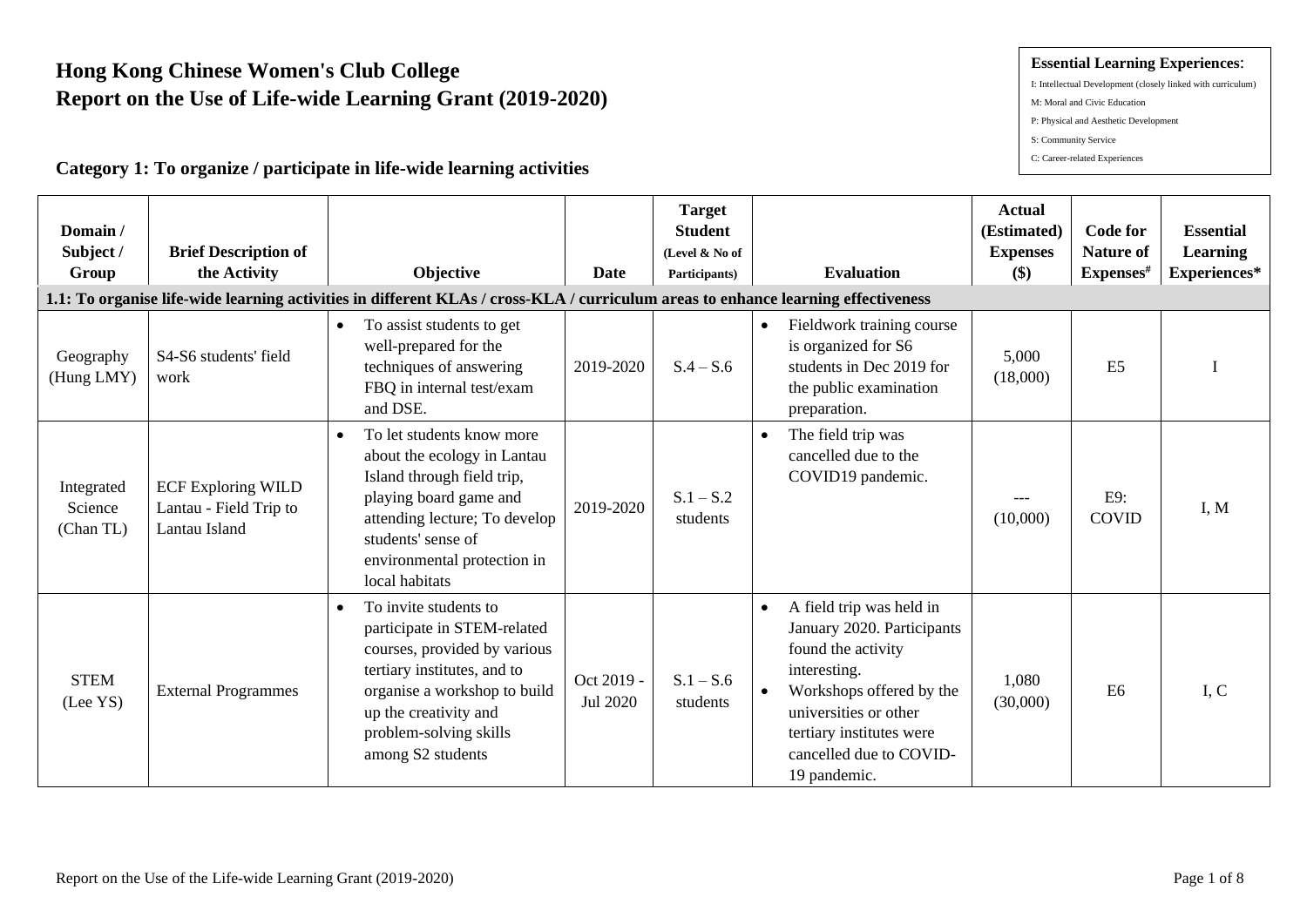|                          | Engaging scholars and<br>professionals as<br>speakers in STEM<br>seminars                                     | $\bullet$                           | To enhance students' STEM-<br>related learning motivation<br>and determination.                                                                                                                                                                            | $2019 -$<br>2020 | $S.1 - S.6$<br>students | All S.1-2 students and 28<br>$\bullet$<br>S.3 students participated<br>in the programme (19 Dec<br>2019)                                                                                                                                                                                                                                                                                                                                                                                                                                                                                                                         | 2,489<br>(6,000)   | E <sub>5</sub>   | I, C        |
|--------------------------|---------------------------------------------------------------------------------------------------------------|-------------------------------------|------------------------------------------------------------------------------------------------------------------------------------------------------------------------------------------------------------------------------------------------------------|------------------|-------------------------|----------------------------------------------------------------------------------------------------------------------------------------------------------------------------------------------------------------------------------------------------------------------------------------------------------------------------------------------------------------------------------------------------------------------------------------------------------------------------------------------------------------------------------------------------------------------------------------------------------------------------------|--------------------|------------------|-------------|
|                          | Application/registration<br>fees for STEM-related<br>programmes/external<br>competitions, e.g. PolyU<br>SSMC* | $\bullet$<br>$\bullet$<br>$\bullet$ | To encourage more medium<br>and high achievers to<br>participate in STEM-related<br>external competitions.<br>Students are able to handle<br>contents of higher levels.<br>Students' STEM-related<br>learning motivation and<br>determination is enhanced. | Early<br>2020    | $S.4 - S.5$<br>students | Cancelled due to Covid-19<br>$\bullet$<br>pandemic                                                                                                                                                                                                                                                                                                                                                                                                                                                                                                                                                                               | (5,000)            | E9:<br>cancelled |             |
| <b>STEM</b><br>(Chan KW) | STEM activities/<br>competitions                                                                              | $\bullet$                           | To promote students' STEM-<br>related learning motivation<br>and determination.                                                                                                                                                                            | $2019 -$<br>2020 | $S.2 - S.3$<br>students | All S.3 students<br>$\bullet$<br>participated in the<br>programme.<br>Comments from students:<br>$\bullet$<br>I have learnt and<br>applied knowledge<br>3.35/5<br>across different STEM<br>subjects in the<br>activity.<br>I think that the activity<br>that I have participated<br>3.29/5<br>in can improve my<br>STEM learning.<br>I like participating in<br>3.33/5<br>this STEM activity.<br>I would recommend<br>the STEM Activity<br>3.49/5<br>that I have participated<br>in to students of the<br>same form next year.<br>The competition section of<br>$\bullet$<br>the activity was postponed<br>to the year 2020-2021 | 30,525<br>(35,000) | E1, E6, E7       | $\mathbf I$ |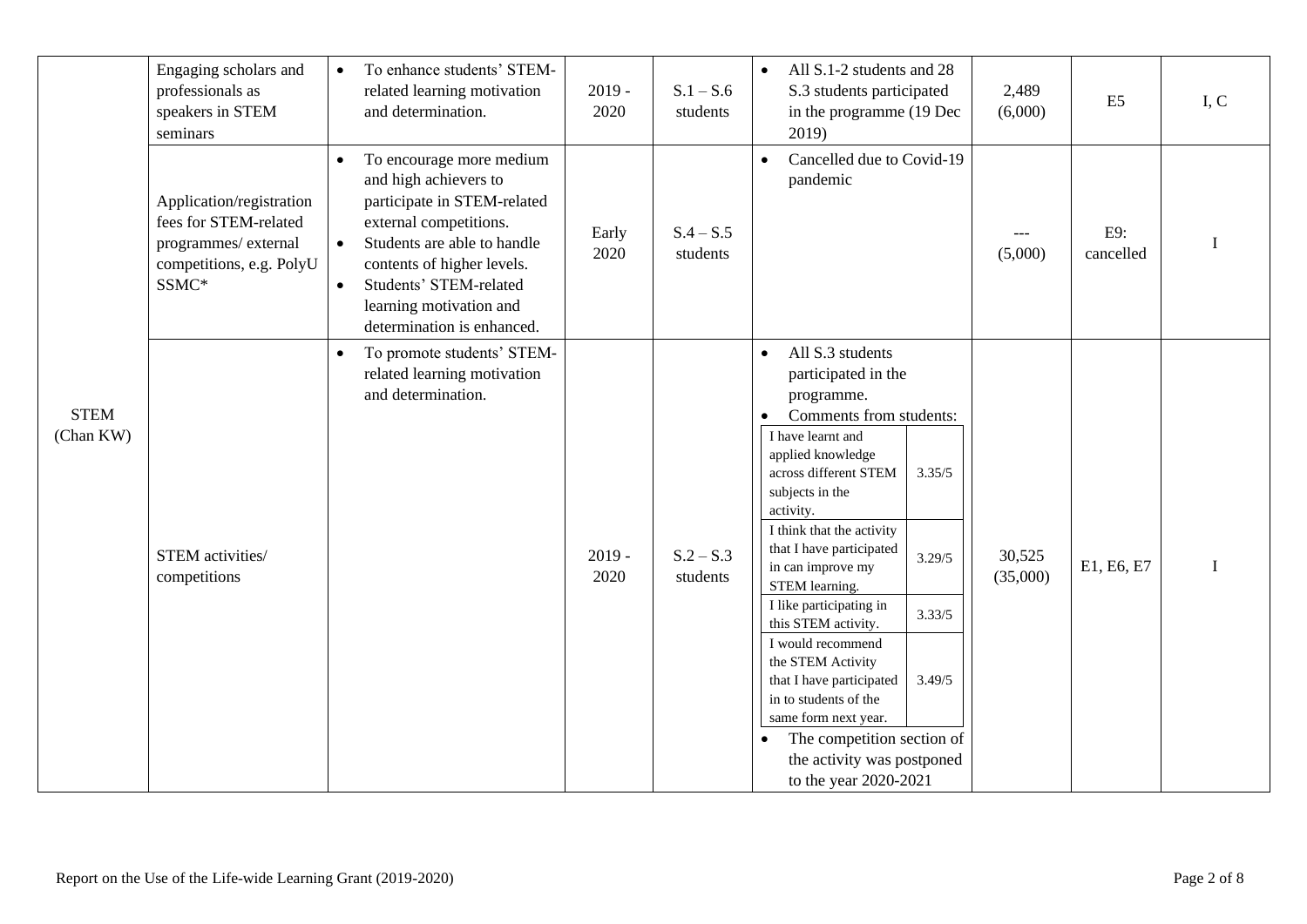| <b>THS</b><br>$(Ng$ TKL $)$ | Hotel tour with table-<br>manner workshop | To provide extended learning<br>opportunities that enrich<br>students' subject concepts<br>and able to apply appropriate<br>table setting and dinning<br>etiquette techniques. | 1st Term<br>in<br>2019-2020 | S.5 students | 22 S.5 students<br>participated in the<br>workshop and they were<br>mostly capable to apply<br>appropriate dining<br>etiquette when answering<br>questions in the school<br>quiz and reflected this<br>workshop is useful to their<br>daily life and business<br>occasions. | 4,944<br>(6,000) | E1, E6 | I, C |
|-----------------------------|-------------------------------------------|--------------------------------------------------------------------------------------------------------------------------------------------------------------------------------|-----------------------------|--------------|-----------------------------------------------------------------------------------------------------------------------------------------------------------------------------------------------------------------------------------------------------------------------------|------------------|--------|------|
|-----------------------------|-------------------------------------------|--------------------------------------------------------------------------------------------------------------------------------------------------------------------------------|-----------------------------|--------------|-----------------------------------------------------------------------------------------------------------------------------------------------------------------------------------------------------------------------------------------------------------------------------|------------------|--------|------|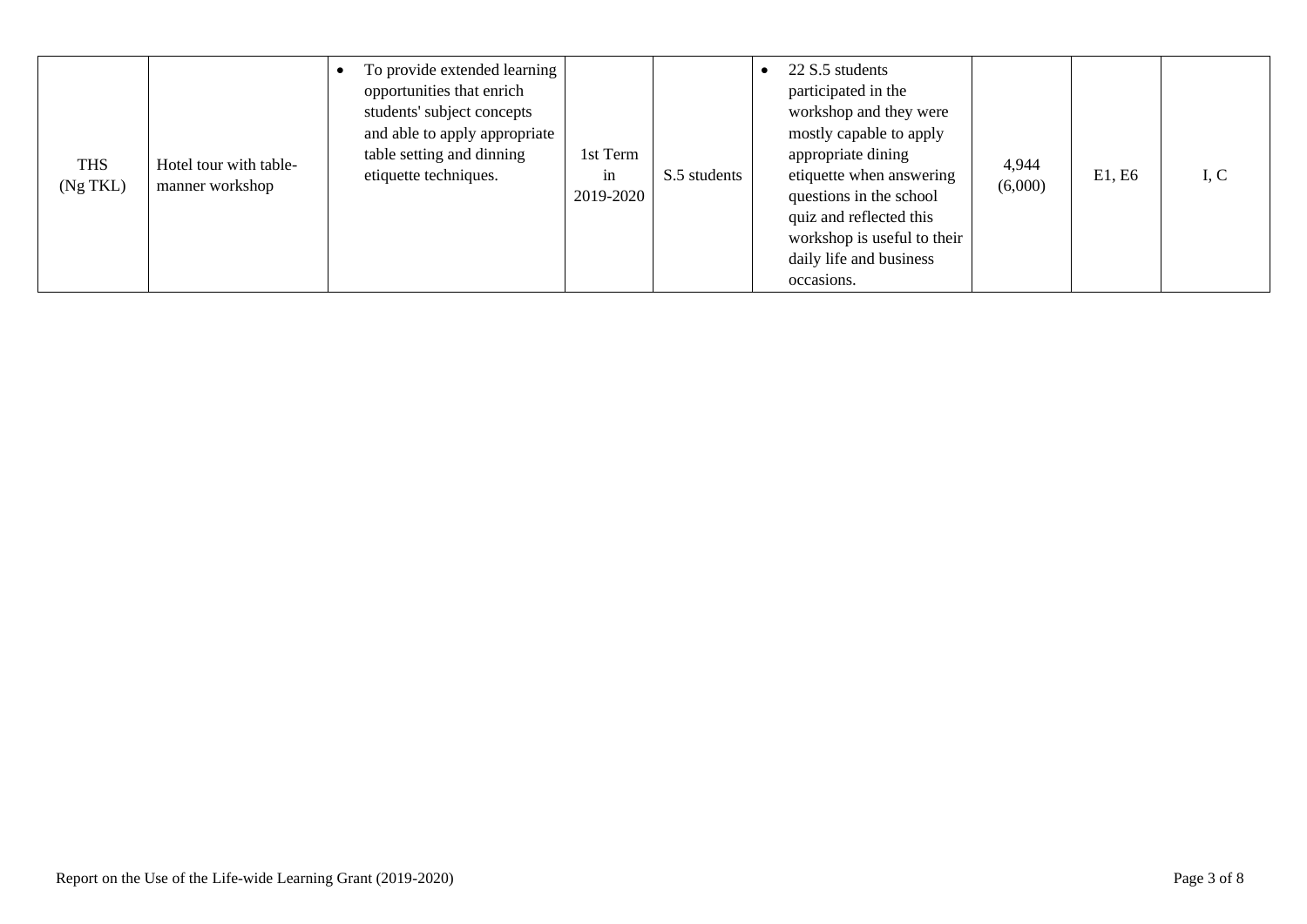| values and attitudes      |                                    | 1.2: To organise diversified life-wide learning activities to cater for students' interests and abilities for stretching students' potential and nurturing in students positive |           |             |                                                                                                                                                                                                                                                                                                                                                                                                                                                                                                                                                                                                                                                                                                                                                                                                                                                                                                                                                                                        |                    |                |           |
|---------------------------|------------------------------------|---------------------------------------------------------------------------------------------------------------------------------------------------------------------------------|-----------|-------------|----------------------------------------------------------------------------------------------------------------------------------------------------------------------------------------------------------------------------------------------------------------------------------------------------------------------------------------------------------------------------------------------------------------------------------------------------------------------------------------------------------------------------------------------------------------------------------------------------------------------------------------------------------------------------------------------------------------------------------------------------------------------------------------------------------------------------------------------------------------------------------------------------------------------------------------------------------------------------------------|--------------------|----------------|-----------|
| Dance Group<br>(Chan LUY) | Subsidize tutor's<br>remuneration  | To strive for a good result in<br>$\bullet$<br>Hong Kong Schools Dance<br>Festival                                                                                              | 2019-2020 | $S.1 - S.5$ | Training was provided<br>$\bullet$<br>from September to<br>December.<br>The competition was<br>$\bullet$<br>cancelled due to COVID-<br>19.                                                                                                                                                                                                                                                                                                                                                                                                                                                                                                                                                                                                                                                                                                                                                                                                                                             | 6,750<br>(20,000)  | E <sub>6</sub> | ${\bf P}$ |
| Discipline<br>(Ng WK)     | S2-3 new prefects<br>training camp | Enhancing leadership skills<br>$\bullet$<br>for new prefects and to<br>develop students' problem-<br>solving skills                                                             | 2019-2020 | $S.2 - S.3$ | On 21st to 22nd Dec 2019, a<br>$\bullet$<br>leadership training camp with<br>Peer Guiders was held<br>successfully. A social welfare<br>organization (循道愛華村服<br>務中心社會福利部 愛華青少<br>年綜合服務隊) was employed<br>to provide the training for<br>students. Most of the prefects<br>and peer guiders participated<br>in it. They enjoyed the camp<br>and the activities very much.<br>They developed their team<br>spirit and learnt more about<br>their roles and duties well.<br>The training provided by 循道<br>$\bullet$<br>愛華村服務中心社會福利部<br>愛華青少年綜合服務隊 was<br>good and efficient. It is<br>recommended to employ a<br>social welfare organization for<br>leadership training to prefects<br>continuously in the future.<br>However, it is not<br>$\bullet$<br>recommended to have<br>leadership training with Peer<br>Guiders together since they<br>have different roles and duties<br>with Prefects. Therefore,<br>different training focuses<br>should be provided for<br>different teams. | 47,654<br>(50,000) | E1, E2, E5     | M, S      |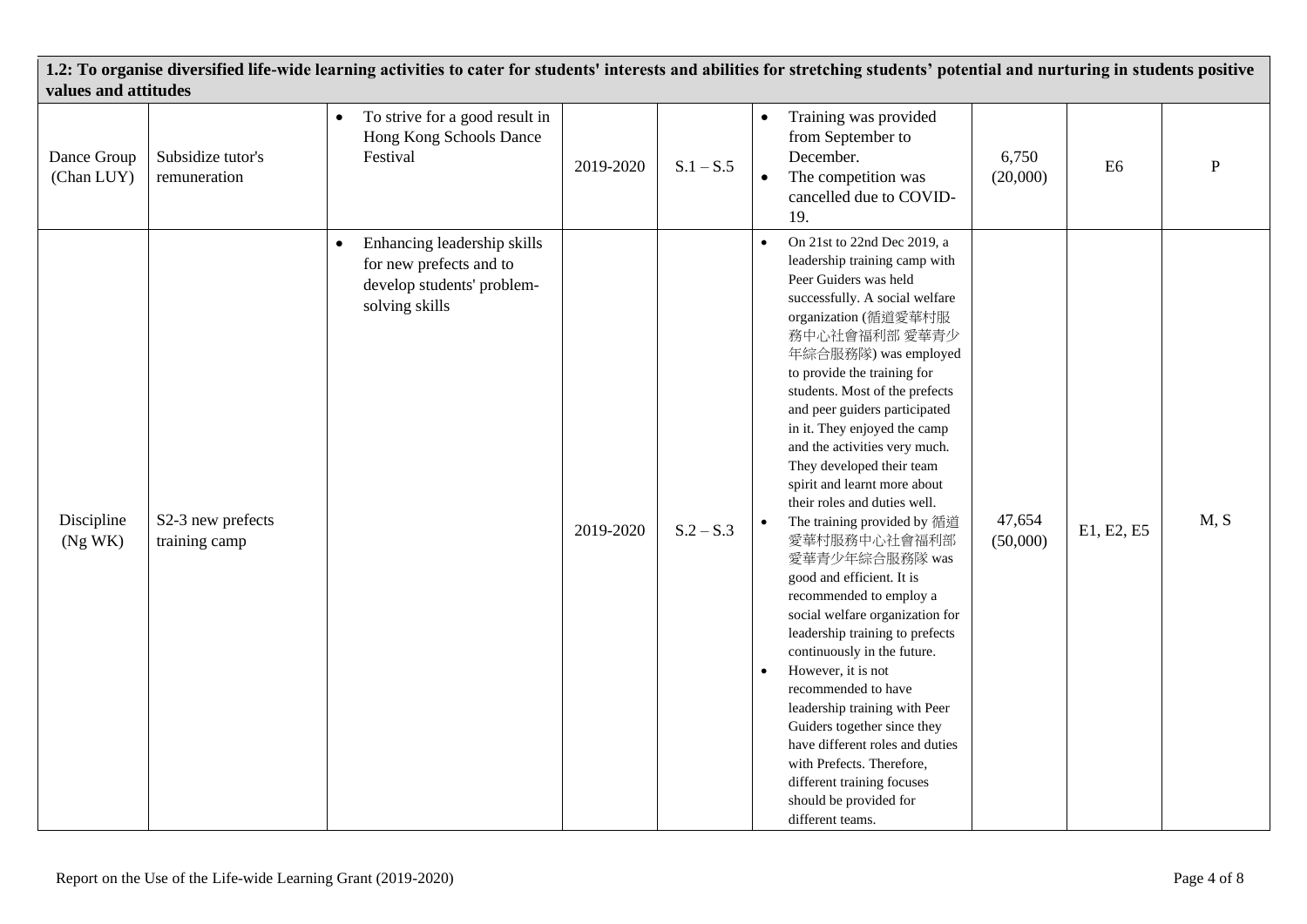| Drama Club<br>(Leung SL)                                  | Drama Festival training<br>tutor (\$500/hour)                                       | Provide training and to strive<br>$\bullet$<br>for a good result in Hong<br>Kong Schools Drama<br>Festival                | 2019-2020               | $S.1 - S.5$ | Drama training provided<br>$\bullet$<br>from Sept 2019 to Jan<br>2020<br>The competition was<br>$\bullet$<br>cancelled due to COVID-<br>19.                                                                                                                          | 8,400<br>(25,000)   | E <sub>5</sub>   | $\mathbf{P}$ |
|-----------------------------------------------------------|-------------------------------------------------------------------------------------|---------------------------------------------------------------------------------------------------------------------------|-------------------------|-------------|----------------------------------------------------------------------------------------------------------------------------------------------------------------------------------------------------------------------------------------------------------------------|---------------------|------------------|--------------|
| <b>ECA</b><br>(Wong KL)                                   | Life-wide Learning Day<br>Programmes for S1-S2,<br>S4-S6                            | To support students to have<br>$\bullet$<br>different life-wide learning<br>experiences through<br>organising activities. | 2019-2020               | $S.1 - S.6$ | The LWLD (I)<br>$\bullet$<br>programme was<br>successfully held. We<br>have introduced some<br>adventure programs for<br>S1, S3 and S4. The<br>feedback was positive and<br>encouraging.                                                                             | 70,002<br>(80,000)  | E1, E2, E6       | I, M         |
|                                                           | Band tutor fee                                                                      | To provide opportunities for<br>$\bullet$<br>students to learn and<br>enhance their playing skills                        | 2019-2020               | $S.1 - S.6$ | Band training was<br>$\bullet$<br>provided since Sept till<br>Aug. Though some classes<br>were cancelled, Zoom<br>training classes were<br>carried out.                                                                                                              | (22,000)            | E9:<br>cancelled | I, P         |
| Music<br>(Kan CK)                                         | String Ensemble tutor<br>fee - school subsidy                                       | To enhance strings students<br>$\bullet$<br>performing skills                                                             | 2019-2020               | $S.1 - S.6$ | Due to the class<br>suspension, all string<br>ensemble practices<br>stopped from Feb to early<br>July 2020.<br>The budget shows part of<br>the expenses only.                                                                                                        | (31,000)            | E9:<br>cancelled | I, P         |
| $PE -$<br>Basketball &<br>Volleyball<br>Team<br>(Wong MY) | Enrichment training for<br>basketball & volleyball<br>team (boys and girls<br>team) | Elite students receive<br>$\bullet$<br>professional coaching<br>(\$25000 x 4 teams)                                       | Sept 2019 -<br>Aug 2020 | $S.1 - S.6$ | Due to the class<br>$\bullet$<br>suspension, all school<br>teams stopped their<br>practices from Feb to Aug<br>2020.<br>The budget shows the half<br>year expenses only, the<br>usage is 69% of the total<br>amount, the budget is not<br>enough for the whole year. | 69,040<br>(100,000) | E1, E5           | I, P         |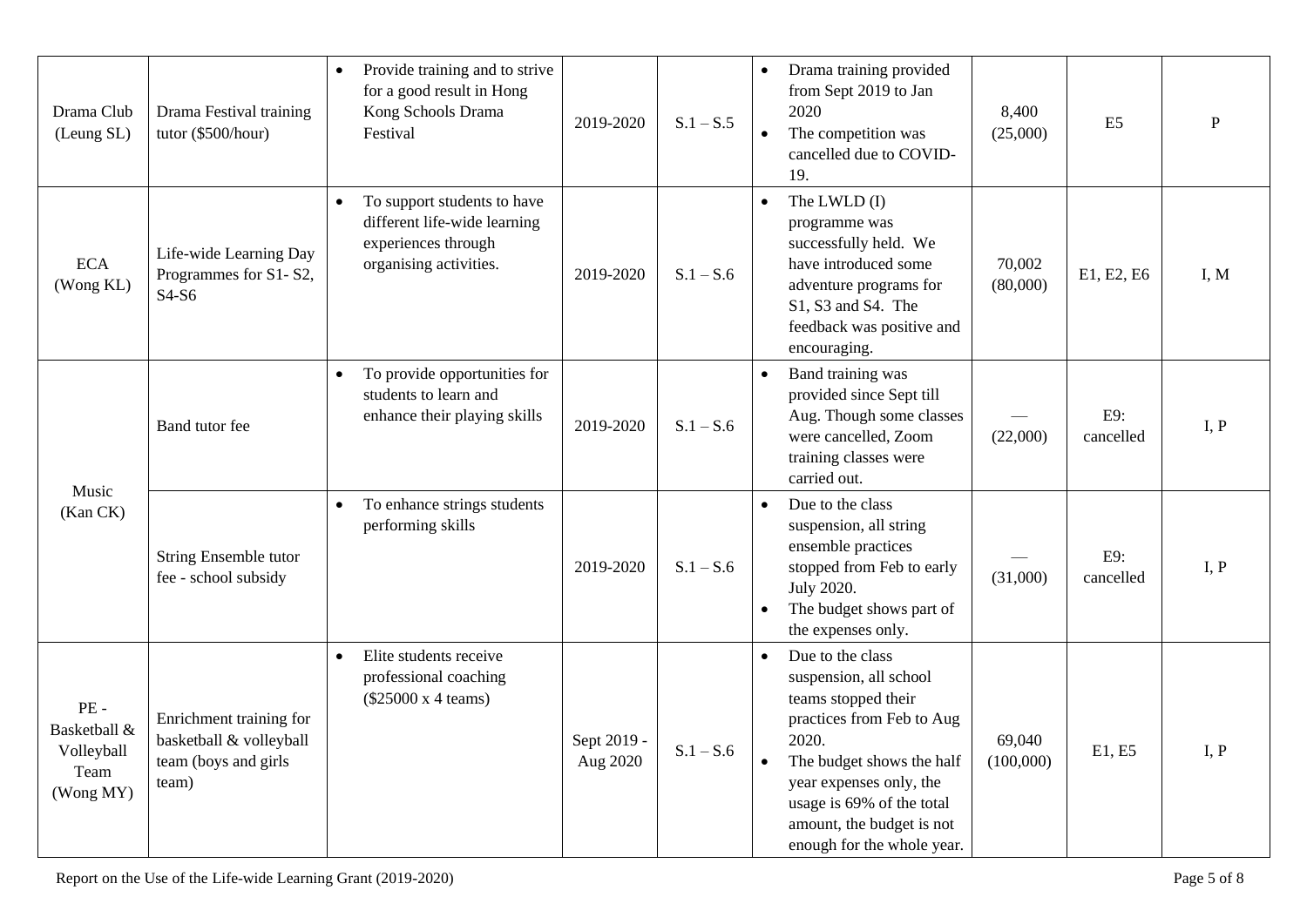| PE - Table<br>Tennis Team<br>(Liu KP)               | Enrichment training for<br>table tennis team (boys<br>and girls team) | elite students receive<br>$\bullet$<br>professional coaching                                                                                                 | Sept 2019 -<br>Aug 2020       | $S.1 - S.6$ | Due to the class<br>$\bullet$<br>suspension, the period of<br>team practices was held<br>from October to<br>December only. The inter-<br>school competitions were<br>cancelled too.                     | 880<br>(26,000)    | E1, E5           | I, P |
|-----------------------------------------------------|-----------------------------------------------------------------------|--------------------------------------------------------------------------------------------------------------------------------------------------------------|-------------------------------|-------------|---------------------------------------------------------------------------------------------------------------------------------------------------------------------------------------------------------|--------------------|------------------|------|
| $PE -$<br><b>Badminton</b><br>Team<br>$(Ng$ TKL $)$ | Enrichment training for<br>badminton team (boys<br>and girls team)    | Elite students receive<br>$\bullet$<br>professional coaching                                                                                                 | Sept 2019 -<br>Aug 2020       | $S.1 - S.6$ | Due to the class<br>$\bullet$<br>suspension, the period of<br>team practices was held<br>from September 2019 to<br>January 2020 only. Nearly<br>all the inter-school<br>competitions were<br>cancelled. | 25,540<br>(50,000) | E1, E5           | I, P |
| PE - Rope<br>Skipping<br>Group<br>(Wong MY)         | <b>Tutor's Remuneration</b>                                           | To let students receive<br>$\bullet$<br>professional training from<br>experienced tutor.<br>To enrich students health<br>$\bullet$<br>from regular training. | Oct 2019 -<br><b>May 2020</b> | $S.1 - S.5$ | Due to the class<br>$\bullet$<br>suspension, we have held<br>few practices only, no<br>extra remuneration was<br>needed.                                                                                | (13,000)           | E9:<br>cancelled | I, P |
| Putonghua<br>(Li LCK)                               | 普通話朗誦培訓導師<br>收費                                                       | 為參加全港普通話朗誦比<br>$\bullet$<br>賽的學生提供專業的朗誦<br>技巧培訓                                                                                                              | $20/9-$<br>15/12/2019         | $S.1 - S.6$ | 大部分訓練課程得以順<br>$\bullet$<br>利完成,參加訓練的學<br>生也得益匪淺。唯下半<br>年由於社會事件的影<br>響,有些課節受到阻<br>被迫取消。<br>礙,                                                                                                            | 16,800<br>(26,000) | E <sub>5</sub>   |      |

|    | <i>#</i> Code for Expenses                                                                                                             |              |                                                                                                                                                     |
|----|----------------------------------------------------------------------------------------------------------------------------------------|--------------|-----------------------------------------------------------------------------------------------------------------------------------------------------|
| E1 | Activity fees (registration fees, admission fees, course fees, camp fees, venue fees, learning<br>materials, activity materials, etc.) | E6           | Fees for students attending courses, activities or training organised by external<br>organisations recognised by the school                         |
| E2 | <b>Transportation fees</b>                                                                                                             | E7           | Purchase of equipment, instruments, tools, devices, consumables                                                                                     |
| E3 | Fees for non-local exchange activities / competitions (students)                                                                       | E8           | Purchase of learning resources (e.g. educational softwares, resource packs)                                                                         |
| E4 | Fees for non-local exchange activities / competitions (escorting teachers)                                                             | E9           | Others (please specify)                                                                                                                             |
| E5 | Fees for hiring expert / professionals / coaches                                                                                       | <b>COVID</b> | Fees chargeable under the one-off measure to pay the expenses incurred from the<br>cancellation of learning activities due to the COVID-19 outbreak |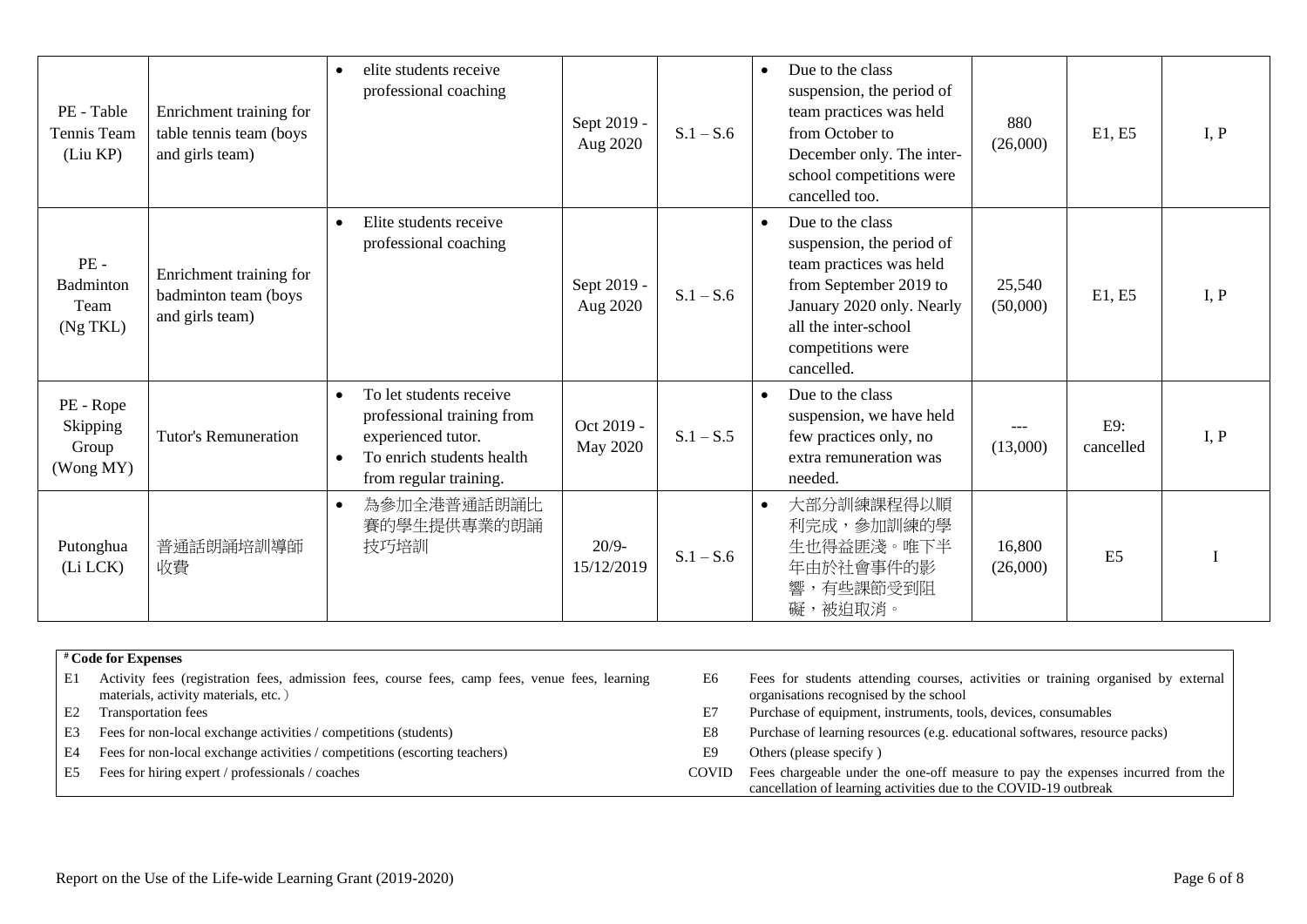## **Category 2: To procure equipment, consumables and learning resources for promoting life-wide Learning**

| Domain/<br>Subject / |                                             |                                                                                                                              | <b>Actual</b><br>(Estimated)<br><b>Expenses</b> |
|----------------------|---------------------------------------------|------------------------------------------------------------------------------------------------------------------------------|-------------------------------------------------|
| Group                | <b>Item</b>                                 | <b>Purpose</b>                                                                                                               | $(\$)$                                          |
| D&T                  | Computer Control Kits (Lego)                | To arouse students' interest in learning programming and making model for<br>$\bullet$<br>solving problems.                  | $---$<br>(6,000)                                |
|                      | CorelDraw 2019 Software                     | To facilitate programmes and activities for students about design.<br>$\bullet$                                              | 11,880<br>(11,880)                              |
| Geography            | Equipment for field work                    | To facilitate the field work skills of the students.<br>$\bullet$                                                            | 7,025.32<br>(9,510)                             |
| PE                   | Purchase of Fitness Equipment               | To provide various kind of fitness equipment to students and promote healthy<br>$\bullet$<br>lifestyle.                      | 9,991.62<br>(10,000)                            |
|                      | VR Vive System                              | To support students in simulation-based learning, e.g. Google Earth System,<br>$\bullet$<br>Flight Simulation, Anatomy, etc. | 13,130<br>(13,300)                              |
|                      | VR Ready Computer                           | To support the operation of VR Vive system.<br>$\bullet$                                                                     | 14,220<br>(15,000)                              |
| <b>ICT</b>           | Microbit Arduino Devices & Sensors (35 pcs) | To support students to learn Coding, Internet of Things and Computational<br>$\bullet$<br>Thinking                           | 4,864<br>(4,900)                                |
|                      | 3D Printing Pens                            | To allow students to do some 3D printing in the classroom.<br>$\bullet$                                                      | 4,400<br>(4,500)                                |
| <b>IS</b>            | Equipment for Arduino Programming Workshop  | To allow students to learn and explore world of Sciences through various kinds of<br>$\bullet$<br>electronic mini projects   | $---$<br>(6,400)                                |
|                      | Musical instrument: Clockenspiel            | To provide good instrument for students to learn<br>$\bullet$<br>$\bullet$                                                   | 8,330<br>(7,000)                                |
| Music                | Musical instrument: Clarinet                | To provide good instrument for students to learn<br>$\bullet$                                                                | $---$<br>(23,000)                               |